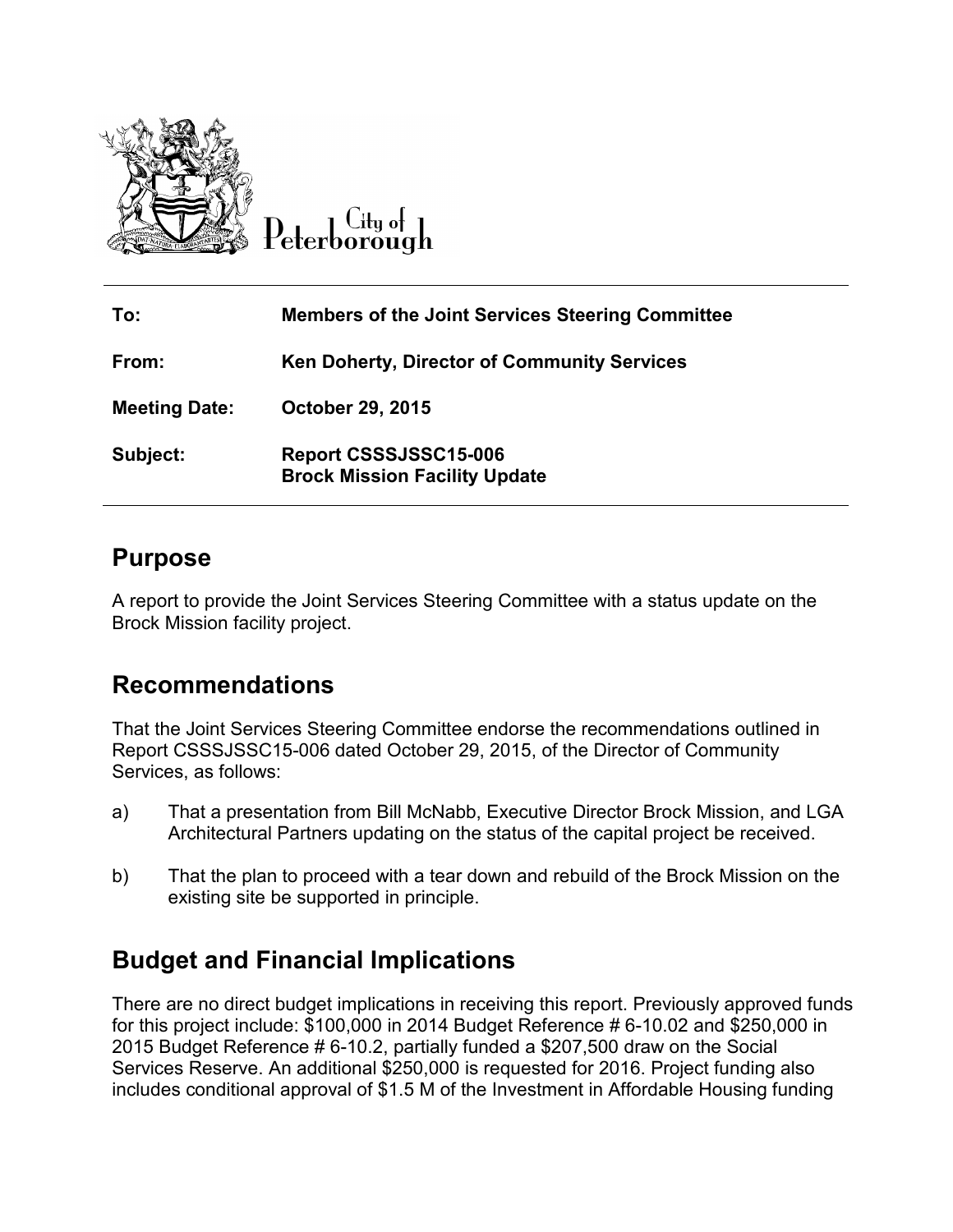for the housing units; and additionally, two instalments of \$42,500 per year from the County will go towards the shelter building costs.

# **Background**

## **Brock background**

Brock Mission began as a not for profit organization in 1986 with the men's shelter originally known as Kingan House. The men's shelter first opened in 1987 with 12 beds. In 1996 Brock Mission as an organization expanded to include Cameron House, an emergency shelter for women.

In the 1990's the health care system began to discharge individuals with complex mental and physical health needs from institutions with the plan to integrate people into the community. The level of community support that had been expected did not materialize and as a result, a drastic increase in emergency shelter usage around the province occurred and the individuals using shelters had increasingly complex needs. Because of the increased numbers of men requiring service, Kingan House became too small and Brock Mission purchased the current site at 217 Murray Street (October 2006) through their own financial plan.

## **Shelter Reviews**

The City of Peterborough Social Services Division undertook a comprehensive review of shelter services in 2009. On February 1, 2010, Council approved Report CSSS10-001. This report acknowledged the increased complexity of client service needs and the financial challenges associated with the per diem funding model. Approval was given to implement a combination of per diem and municipal base funding for shelters, in order to provide a level of stability for operations.

In 2013, provincial homelessness funding changed. The City of Peterborough reviewed the emergency shelter funding and then instituted full base funding for the emergency shelters, removing the per diem funding model.

#### **Housing and Homelessness Plan**

November 4, 2013, Council approved report PLHD13-004 for the 10-Year Housing and Homelessness Plan. Commitment number 18 speaks to "enhancing the Brock facility and services by improving physical space and enhancing services". In early 2014 a working group was formed with the mandate to support a feasibility study for 217 Murray Street. Options for Brock Mission included the addition of semi-independent living units to the emergency shelter services, similar to what was implemented at Cameron House for women in 2009.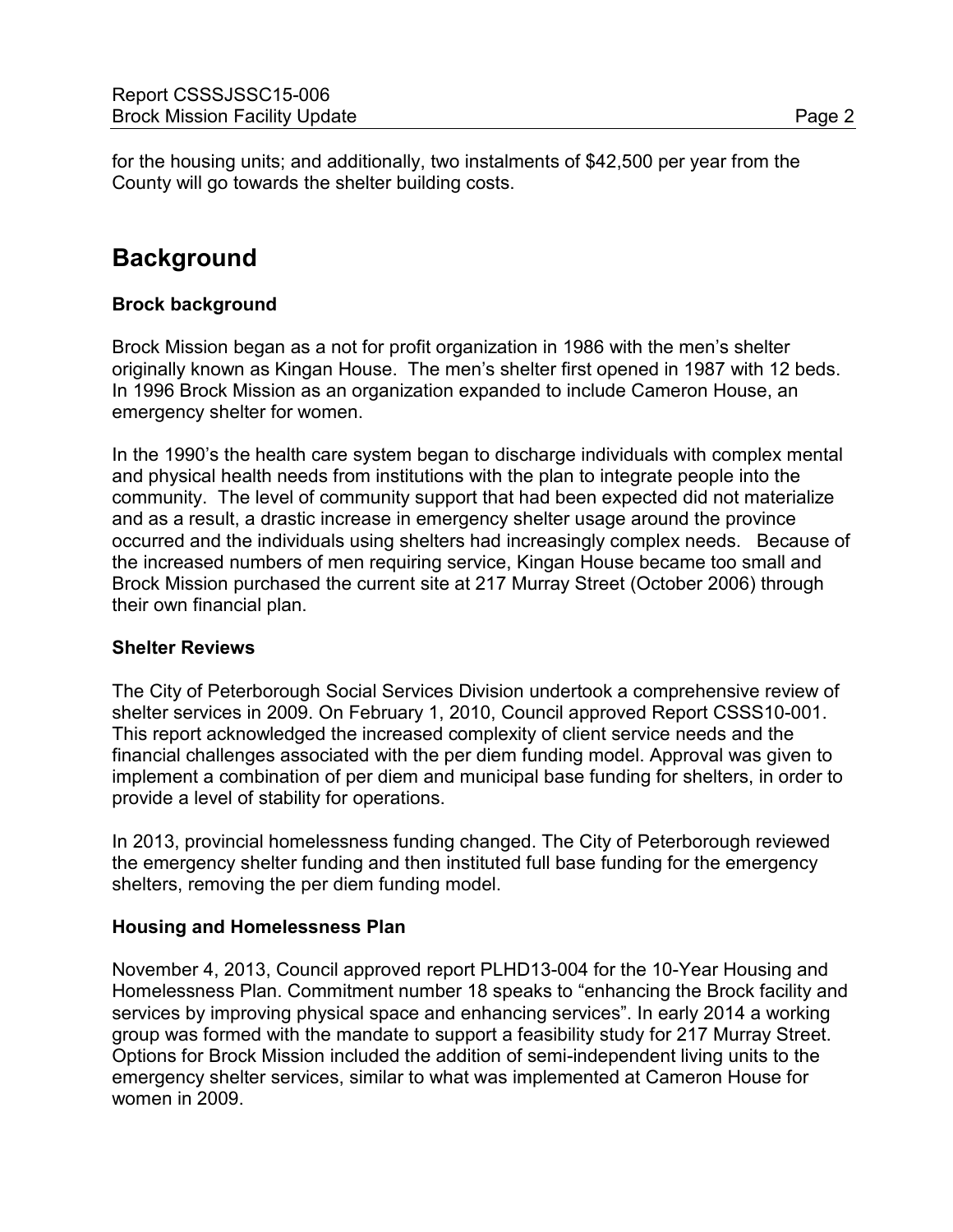## **Feasibility Study Findings for Current Facility**

The architectural firm of LGA was contracted by Brock Mission to provide options related to renovations, addition/renovations or a new build. LGA Architectural partners submitted a report that included the following key findings.

Analysis of the current building identified the following deficiencies:

- The existing building does not meet accessibility standards
- All mechanical and electrical systems would need to be replaced
- Upgrades to existing hydro and water services are required
- The existing building is not fire-separated between occupancies
- Asbestos containing materials are assumed to be present
- The building envelope at the existing additions is in poor condition

Based on the findings of the feasibility study, a combination renovation and new build would cost approximately \$7M whereas a tear down and new build would cost approximately \$6M.

On July 22, 2015, the Social Services Division received formal notification from the Chair of the Board of Brock Mission indicating the Board's intention to proceed with plans for the most cost effective approach identified in the feasibility study – a demolition and complete rebuild at this site.

The current location also requires re-zoning approval. Brock Mission will be submitting the application for re-zoning before October 31, 2015 and anticipates the application to go forward to Planning Committee in early 2016.

#### **Proposed Facility Changes**

The new facility design is for a building that includes 30 shelter beds plus 15 single room occupancy units. As determined in the 2013 Needs Assessment for the 10-year housing and homelessness plan, a number of men accessing the Brock Mission are using the shelter as housing. The creation of single rooms for men experiencing homelessness will provide them with personal space, access to the supports of the shelter when needed and would better prepare them for moving out to market rent.

#### **Emergency Shelter Service Temporary Relocation**

Demolition and rebuild of the men's shelter will require a temporary relocation of shelter services. Brock Mission has a few viable options that have been explored. Once a final decision is made about the relocation site to be used, further planning including the date of a move will occur. It is expected to be sometime in the first quarter of 2016.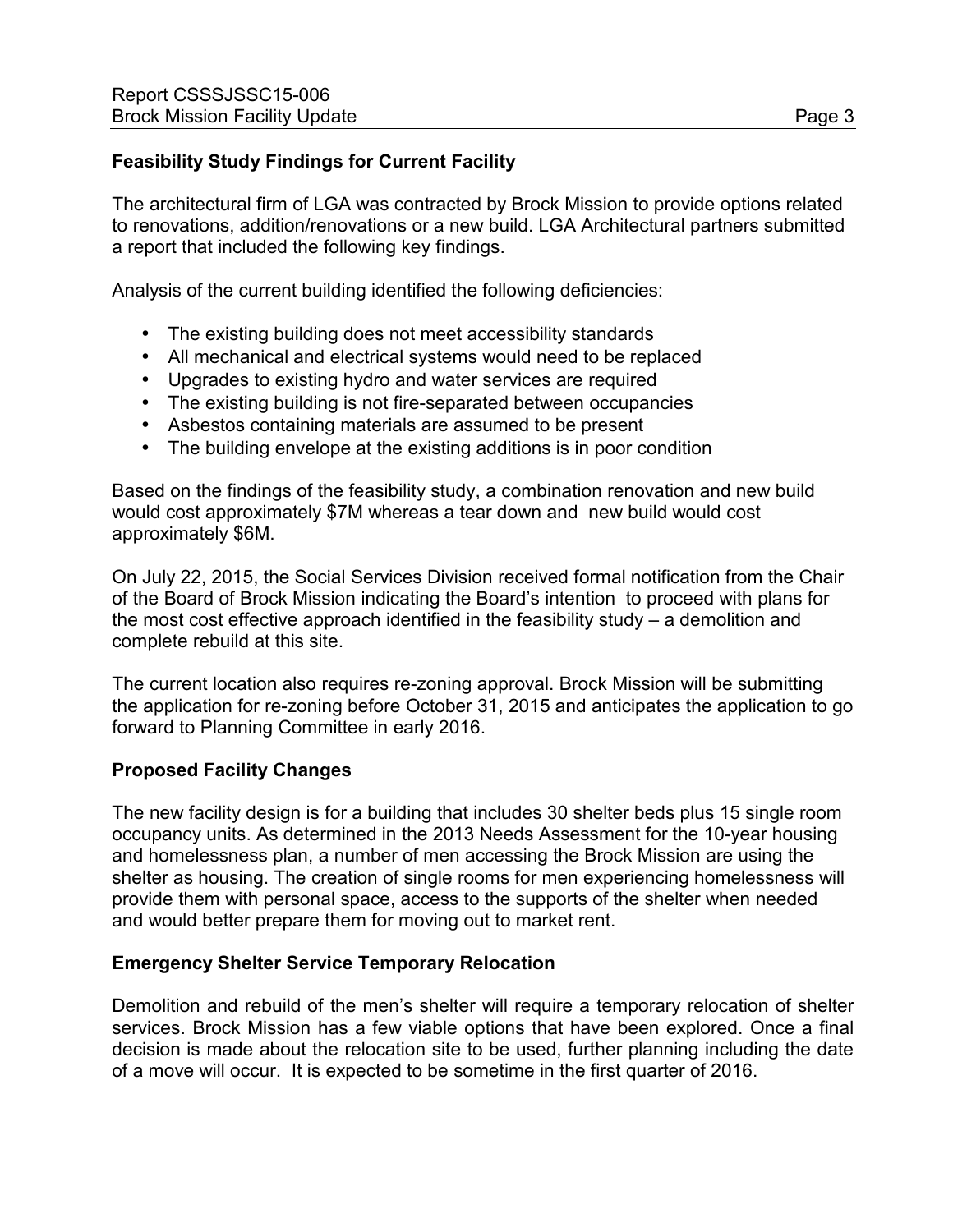### **Related Community Program Impacts**

*Open Table*: Since 2006 Brock Mission has been the host of the Open Table meal program. This program is not part of Brock Mission's core shelter service or part of their service agreement. The Open Table has worked well in the design of the current facility. The new building will be designed to provide core shelter services (ie. 30 emergency shelter beds, plus the 15 single rooms and meals for those residents only) and will not include space or staffing for an open community meal. The Peterborough Food Action Network is aware of this upcoming change and the future of this community meal program is currently under discussion.

## **Project Funding**

The redevelopment of Brock Mission involves building a new men's shelter and adding rental units. As such, the Social Services and Housing Divisions are collaborating to provide the staff and Board at Brock Mission with advice, support and effective administration of the City's multiple investments in the project. Beyond the contributions outlined in the budget and financial section above the remaining cost of the project will be the responsibility of Brock Mission.

On March 30, 2015, Council approved report PLHD15-002 that conditionally approved \$1.5M of provincial and federal Investment in Affordable Housing (IAH) Extension Program funding for the Brock Mission specifically to add fifteen (15) single room occupancy rental units. This funding may not be used for the shelter redevelopment portion of the project.

Based on the project's location in the Central Area, and its use (at least in part) as affordable rental housing, Brock Mission may apply for various waivers, exemptions and deferrals of municipal fees and charges. The municipal incentives for the affordable rental housing portion of the project have not yet been determined. A report on the project's success in fulfilling the IAH funding conditions and on the type and value of municipal incentives recommended for the project is expected to be prepared for Council consideration early in 2016.

There are no specific capital funding sources for emergency shelters. Brock Mission is looking at financing the bulk of the shelter project through a construction loan and is currently working with a lender to secure the financing. Brock will be hiring an individual to develop a fundraising program that they will then put out to the public and seek funding for the shelter, equipment and supplies. Brock Mission is researching foundations to present proposals to for funding the build and is conducting outreach to appeal to local contractors and suppliers for their support in an attempt to reduce overall costs.